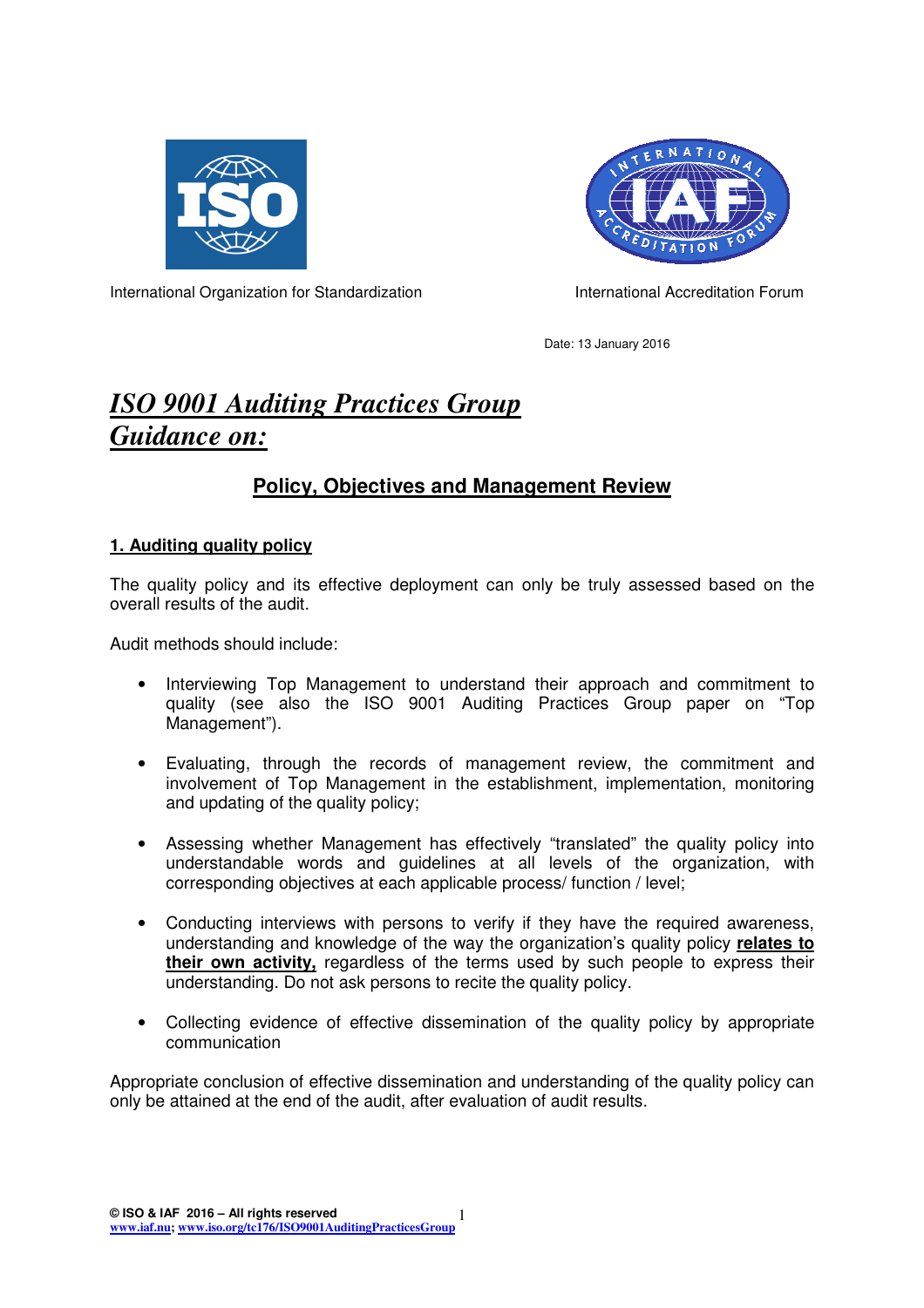## **2. Auditing quality objectives**

Auditors need to verify that the organization's overall quality objectives:

- have been defined.
- reflect the quality policy.
- are substantially coherent,
- are aligned and compatible with the organization's context and strategic direction,
- and are aligned with its overall business objectives, including customer expectations.

If this is not the case, the auditors should further evaluate Top Management commitment to quality.

Quality objectives are to be measurable and verifiable, but not necessarily quantified. Qualitative results may also be relevant, e.g. an answer of "yes/no" regarding achieving objectives is acceptable, providing it is supported by evidence.

There is no specified way of identifying or documenting quality objectives, as these may appear through business plans, management review outputs, annual budgets, etc. It is up to the auditors to satisfy themselves that the objectives are adequately documented.

The auditors should obtain evidence of the way the quality objectives are suitably cascaded throughout the organization's structure and processes, linking the general strategic objectives to management objectives and down to specific operational activities.

It is recommended that the documented information relating to the quality objectives should be examined at the stage of the audit when the organization's documented information is reviewed.

Before the end of the audit, the auditors have to satisfy themselves that the quality objectives are realistic and relevant, and that the organization has assigned to responsible people the resources needed to meet their objectives. Evidence of this should be obtained at all levels of the organization.

Quality objectives are not static and need to be updated in the light of the current business climate and the quest for continual improvement. Auditors should verify that the overall performance of the organization reflects the aims of the quality policy and reasonably meets the quality objectives.

Auditors should also keep in mind that there is a clear link between the dynamic aspects of revising the quality policy, the quality objectives and the commitment of the organization to improvement.

#### **3. Auditing Management Review**

ISO 9001 requires top management to review the organization's quality management system, at planned intervals, to ensure its continuing suitability, adequacy and effectiveness. The review could be carried out at a separate meeting but this is not a requirement of the standard. There are many ways in which Top Management can review the quality management system, such as receiving and reviewing a report generated by the management representative or other personnel, electronic communication, or as part of regular management meetings where issues such as budgets and targets are also discussed.

The management review is a process that should be conducted and audited utilizing the process approach. Organizations need to be able to demonstrate that they have evaluated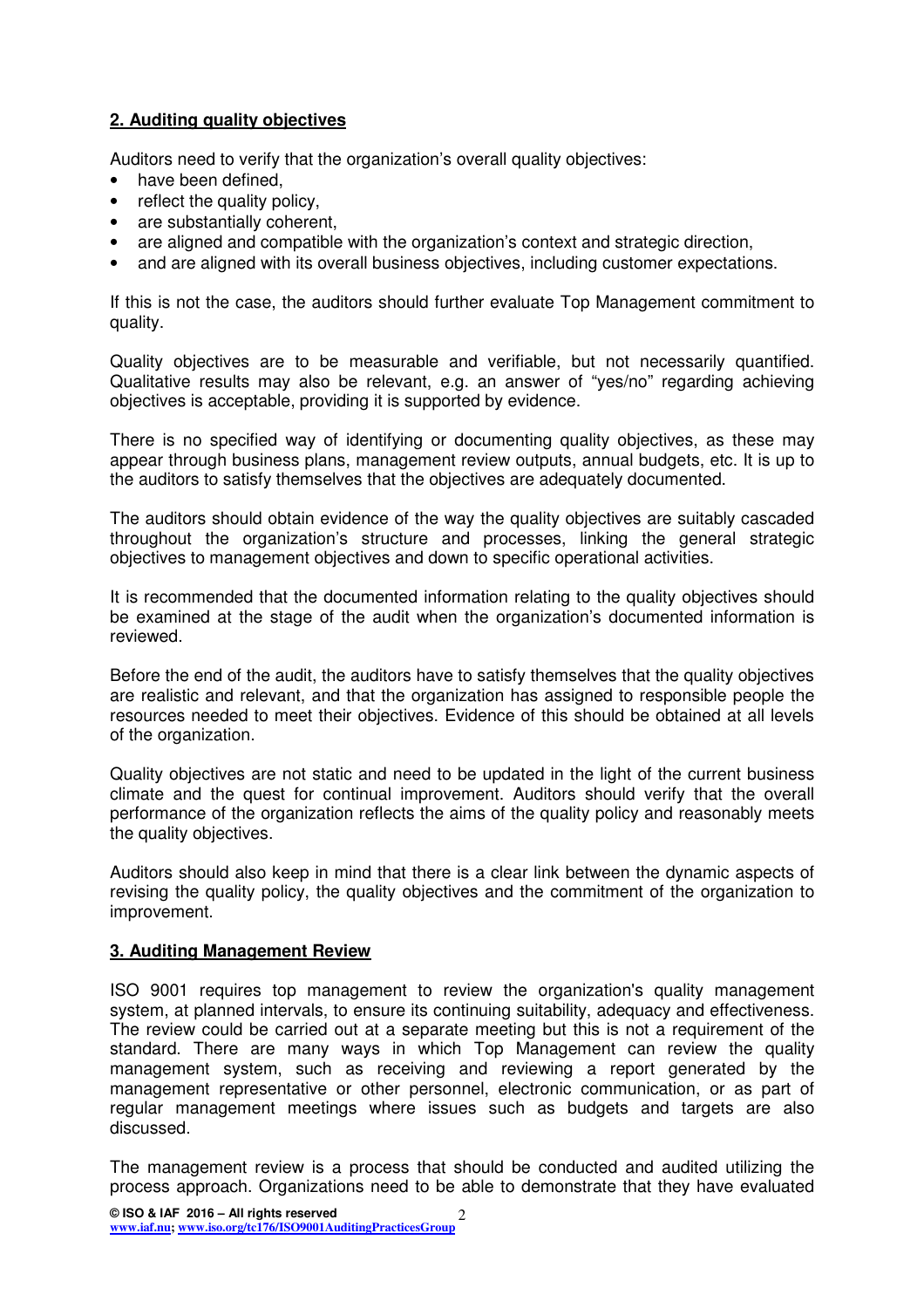the effectiveness of actions taken to address risks and opportunities during management review; consequently auditors will be able to obtain objective evidence on the use of this approach.

ISO 9001 specifies a number of inputs to the management review process and these topics need to be addressed; however, these are not the only subjects that can be included in a review. It is also acceptable not to address them individually or simultaneously but as part of an overall review of the business. Auditors should be aware that the inputs could be in many forms such as reports, trend charts and so on.

As outputs from the management review process, there should be evidence of decisions regarding:

- changes to the quality policy and objectives,
- plans and possible actions for improvements,
- change of resources,
- revised business plans,
- budgets.

The outputs may not be only related to improvements or changes, but could also include decisions on other important issues, such as plans to introduce new products.

Documented information on management reviews is required, but the format of this is not specified; minutes of meetings are the most common type, but electronic records, statistical charts, presentations etc. could be acceptable types.

The management review process might also include elements of quality management system planning, where changes to processes and systems are being considered. Where this is the case, the auditors should review whether or not the following points have been considered:

- Will changes to the management system, or the business as a whole, have an impact on other parts of the system or business?
- Are proposed changes evaluated before implementation?
- In preparing strategic plans, are issues such as those in clause 4 "Context of the organization" of the standard considered?
- Are the controls needed identified before the outsourcing of a process is begun?

**The management review process should not be an exercise carried out solely to satisfy the requirements of the standard and the auditors; it should be an integral part of the organization's business management process.** An overall management review is a complex process carried out at various levels in the organization. It will always be a two-way process, generated by top management with inputs from all levels in the organization. These activities could vary from daily, weekly, monthly, organizational unit meetings to simple discussions or reports.

Auditors should look for evidence that the inputs and outputs of the management review process are relevant to the organization's size and complexity and that they are used to improve the business. Auditors should also consider how the organization's management is structured and how the management review process is used within this structure.

**© ISO & IAF 2016 – All rights reserved www.iaf.nu; www.iso.org/tc176/ISO9001AuditingPracticesGroup**